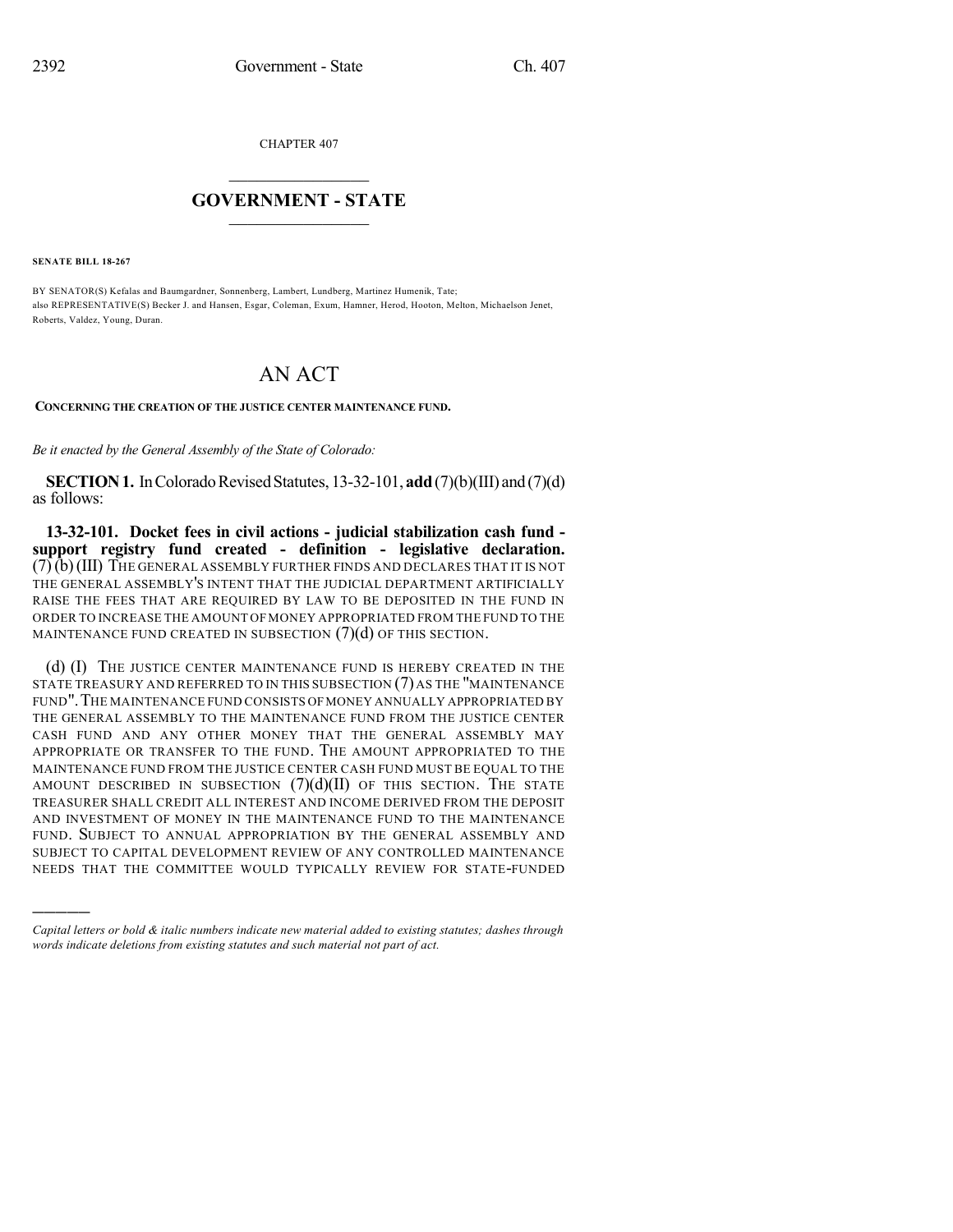PROJECTS, MONEY FROM THE MAINTENANCE FUND MAY BE EXPENDED FOR CONTROLLED MAINTENANCE NEEDS OF THE RALPH L. CARR COLORADO JUDICIAL CENTER.

(II) CURRENT AND PROJECTED APPROPRIATIONS TO THE MAINTENANCE FUND FROM THE JUSTICE CENTER CASH FUND SHOULD BE SUFFICIENT TO PAY FOR CURRENT AND PROJECTED CONTROLLED MAINTENANCE NEEDS FOR THE RALPH L. CARR COLORADO JUDICIALCENTER AS OUTLINED IN THE REPORT REQUIRED IN SUBSECTION  $(7)(d)(IV)$  of this section, taking into account any projected interest EARNINGS ON THE MAINTENANCE FUND.

(III) FOR PURPOSES OF THIS SUBSECTION  $(7)(d)$ , "CONTROLLED MAINTENANCE" HAS THE SAME MEANING AS SET FORTH IN SECTION 24-30-1301 (4); EXCEPT THAT IT MAY INCLUDE ANY MAINTENANCE NEEDS THAT WOULD ORDINARILY BE FUNDED IN THE JUDICIAL DEPARTMENT'S OPERATING BUDGET AND IT MAY INCLUDE INFORMATION TECHNOLOGY EQUIPMENT TO SUPPORT NETWORK OPERATIONS, SUCH AS SERVERS OR UNINTERRUPTIBLE POWER SUPPLY UNITS, OR TO REGULATE OR CONTROL BUILDING SYSTEMS, SUCH AS LIGHTING OR HVAC.

(IV) THE JUDICIAL DEPARTMENT SHALL PROVIDE A WRITTEN REPORT TO THE JOINT BUDGET COMMITTEE AND THE CAPITAL DEVELOPMENT COMMITTEE ON NOVEMBER 1, 2018, AND EACH NOVEMBER 1 THEREAFTER, THAT DOCUMENTS EXPENDITURES THAT HAVE BEEN MADE FROM THE MAINTENANCE FUND AND THAT DOCUMENTS PROJECTED FUTURE EXPENDITURES FROM THE MAINTENANCE FUND OVER A TWENTY-YEAR TERM, OR SUCH OTHER TERM AS REQUESTED BY THE CAPITAL DEVELOPMENT COMMITTEE AND THE JOINT BUDGET COMMITTEE.NOTWITHSTANDING SECTION 24-1-136 (11)(a), THE REPORTING REQUIREMENT SPECIFIED IN THIS SUBSECTION  $(7)(d)(I\dot{V})$  CONTINUES INDEFINITELY.

**SECTION 2.** In Colorado Revised Statutes, 24-75-402, **amend** (5)(ll); and **add**  $(5)(oo)$  and  $(5)(pp)$  as follows:

**24-75-402. Cash funds - limit on uncommitted reserves - reduction in the amount of fees - exclusions - repeal.** (5) Notwithstanding any provision of this section to the contrary, the following cash funds are excluded from the limitations specified in this section:

(ll) The technology advancement and emergency fund created in section 24-37.5-115; and

(oo) THE JUSTICE CENTER CASH FUND CREATED IN SECTION 13-32-101 (7)(a); AND

(pp) THE JUSTICE CENTER MAINTENANCE FUND CREATED IN SECTION 13-32-101  $(7)(d)$ .

**SECTION 3. Act subject to petition - effective date.** This act takes effect at 12:01 a.m. on the day following the expiration of the ninety-day period after final adjournment of the general assembly (August 8, 2018, if adjournmentsine die is on May 9, 2018); except that, if a referendum petition is filed pursuant to section  $1(3)$ of article V of the state constitution against this act or an item, section, or part of this act within such period, then the act, item, section, or part will not take effect